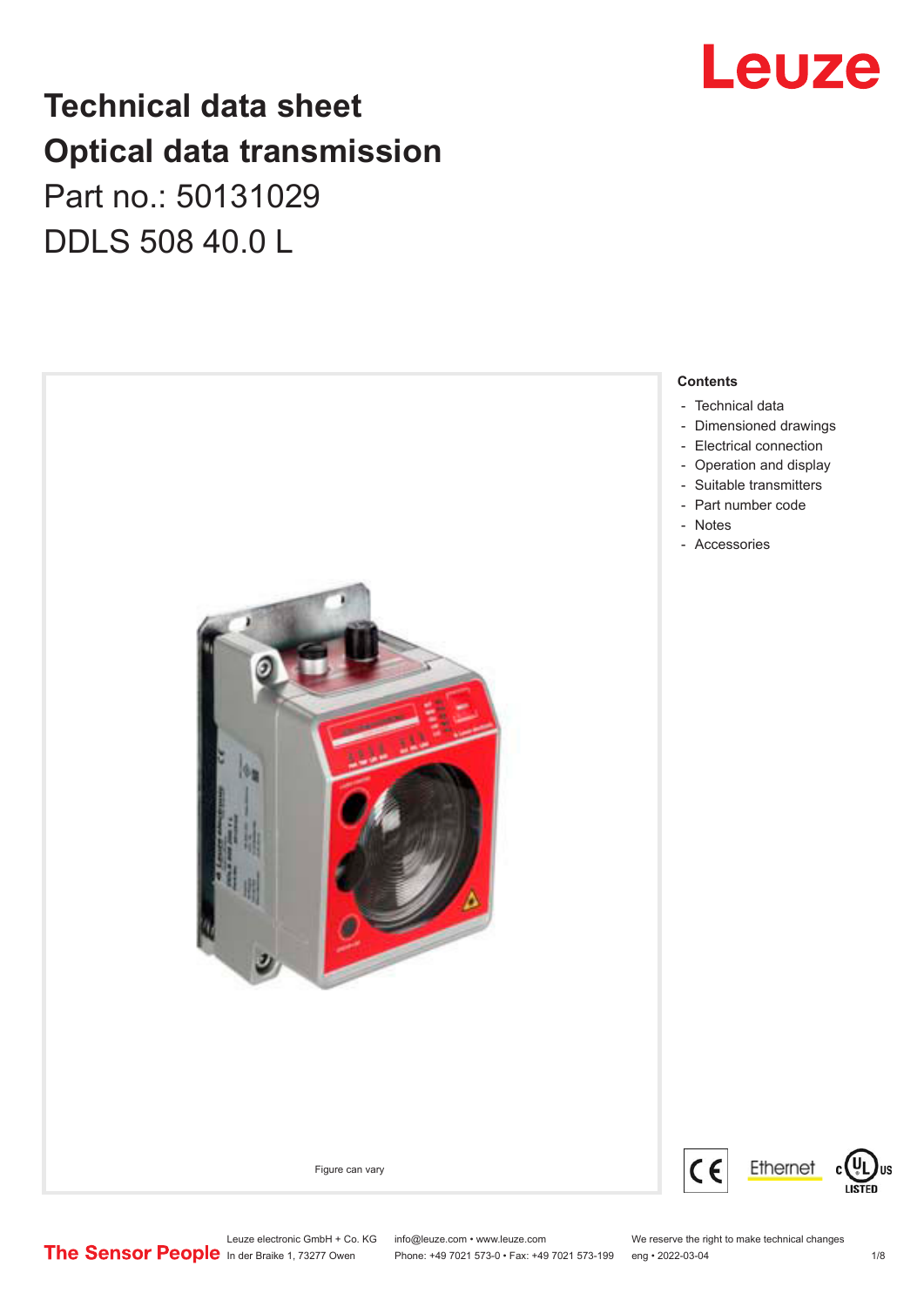### <span id="page-1-0"></span>**Technical data**

# Leuze

| <b>Basic data</b>                |                                |
|----------------------------------|--------------------------------|
| <b>Series</b>                    | <b>DDLS 500</b>                |
| <b>Special version</b>           |                                |
| <b>Special version</b>           | Integrated laser alignment aid |
| <b>Optical data</b>              |                                |
| <b>Working range</b>             | 100  40,000 mm                 |
| <b>Light source</b>              | Laser                          |
| <b>Transmission frequency</b>    | F0                             |
| Usable opening angle transmitter | $1^{\circ}$                    |
| <b>Electrical data</b>           |                                |
| Performance data                 |                                |

Supply voltage U<sub>B</sub> 18 ... 30 V, DC **Inputs Number of digital switching inputs** 1 Piece(s) **Outputs Number of digital switching outputs** 1 Piece(s) **Interface Type** Ethernet, PROFIsafe over PROFINET **Ethernet Transmission speed** 100 Mbit/s **Connection**

#### **Number of connections** 2 Piece(s) **Connection 1 Type of connection** Connector **Designation on device** POWER **Thread size** M12 **Type Male No. of pins** 5 -pin **Encoding** A-coded **Connection 2 Type of connection** Connector **Designation on device** BUS **Thread size** M12 **Type** Female **No. of pins** 4 -pin

**Encoding** D-coded

#### **Mechanical data Dimension (W x H x L)** 100 mm x 156 mm x 99.5 mm **Housing material** Metal **Net weight** 1,185 g **Operation and display Type of display** Bar graph LED **Environmental data** Ambient temperature, operation  $-5...50$  °C **Ambient temperature, storage** -35 ... 70 °C **Certifications Degree of protection IP 65 Certifications** c UL US **Test procedure for EMC in accordance**  EN 1000-6-4 **with standard** EN 61000-6-2 **Test procedure for noise in accordance**  EN 60068-2-64 **with standard Test procedure for oscillation in accordance with standard** EN 60068-2-6 **Test procedure for shock in accordance with standard** EN 60068-2-27 **Classification Customs tariff number** 85365019 **ECLASS 5.1.4** 19039001 **ECLASS 8.0** 19179090 **ECLASS 9.0** 19179090 **ECLASS 10.0** 19179090 **ECLASS 11.0** 19179090 **ECLASS 12.0** 19179090

**ETIM 5.0** EC000515 **ETIM 6.0** EC000515 **ETIM 7.0** EC000310

Leuze electronic GmbH + Co. KG info@leuze.com • www.leuze.com We reserve the right to make technical changes<br>
The Sensor People in der Braike 1, 73277 Owen Phone: +49 7021 573-0 • Fax: +49 7021 573-199 eng • 2022-03-04 Phone: +49 7021 573-0 • Fax: +49 7021 573-199 eng • 2022-03-04 2/8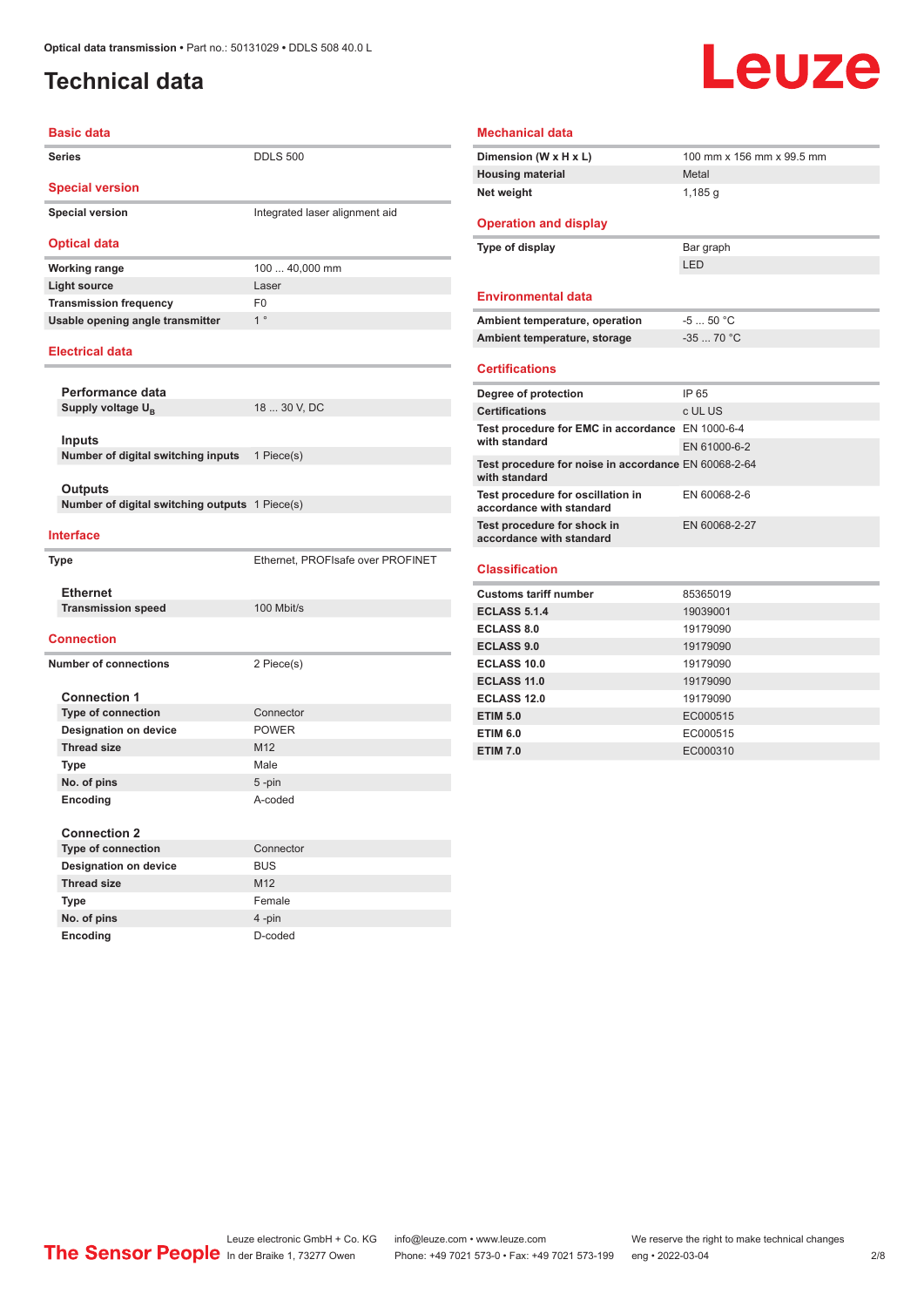#### <span id="page-2-0"></span>**Dimensioned drawings**

All dimensions in millimeters







A Center axis of transmitter and alignment laser

B Center axis of transmitter and receiver

C Center axis of receiver

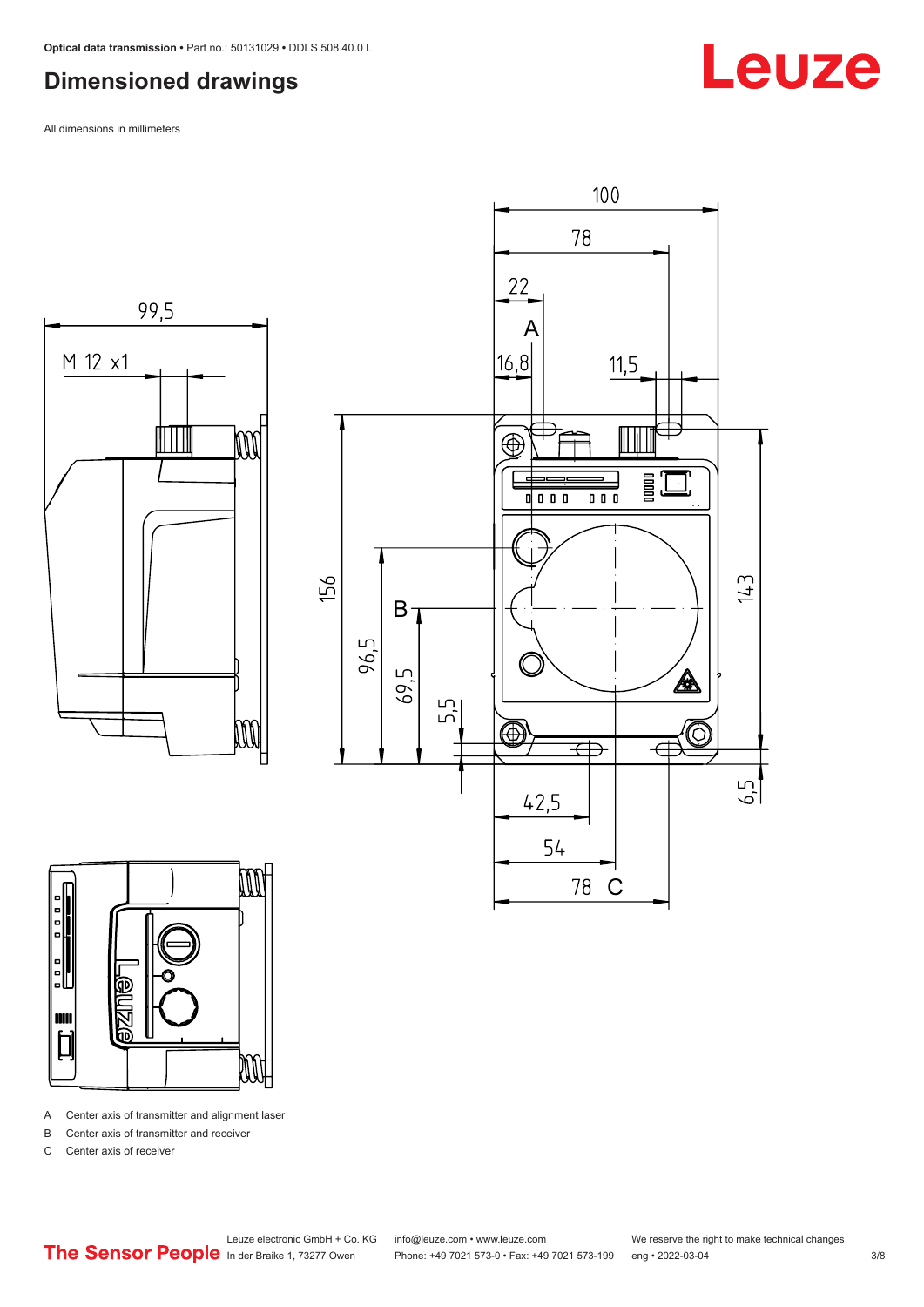#### <span id="page-3-0"></span>**Electrical connection**

| <b>Connection 1</b>       | <b>POWER</b>   |
|---------------------------|----------------|
| <b>Function</b>           | Signal IN      |
|                           | Signal OUT     |
|                           | Voltage supply |
| <b>Type of connection</b> | Connector      |
| <b>Thread size</b>        | M12            |
| <b>Type</b>               | Male           |
| <b>Material</b>           | Metal          |
| No. of pins               | $5 - pin$      |
| Encoding                  | A-coded        |

#### **Pin Pin assignment**

| и              | <b>VIN</b>       |  |
|----------------|------------------|--|
| $\overline{2}$ | IO <sub>1</sub>  |  |
| 3              | GND              |  |
| $\overline{4}$ | IO <sub>2</sub>  |  |
| 5              | <b>FE/SHIELD</b> |  |

#### $FE$  $\Leftrightarrow$ 1 2 4 5

#### **Connection 2 BUS**

**Function** 

| <b>BUS IN</b>   |
|-----------------|
| Connector       |
| AA <sub>0</sub> |

| <b>Type of connection</b> | Connector |
|---------------------------|-----------|
| <b>Thread size</b>        | M12       |
| <b>Type</b>               | Female    |
| <b>Material</b>           | Metal     |
| No. of pins               | $4$ -pin  |
| Encoding                  | D-coded   |
|                           |           |

| <b>Pin assignment</b><br>Pin |  |
|------------------------------|--|
| TD+                          |  |
| $RD+$                        |  |
| TD-                          |  |
| RD-                          |  |

## **Operation and display**

| LED            |            | <b>Display</b>           | <b>Meaning</b>                                    |
|----------------|------------|--------------------------|---------------------------------------------------|
| 1              | <b>AUT</b> | Off                      | Operating mode not active                         |
|                |            | Green, continuous light  | Operating mode 'Automatic'                        |
| $\overline{2}$ | <b>MAN</b> | Off                      | Operating mode not active                         |
|                |            | Green, continuous light  | Operating mode 'Manual'                           |
| 3              | <b>ADJ</b> | Off                      | Operating mode not active                         |
|                |            | Green, continuous light  | Operating mode 'Adjust'                           |
| 4              | <b>LAS</b> | Off                      | Operating mode not active                         |
|                |            | Green, continuous light  | Operating mode 'Alignment-laser mounting support' |
| 5              | <b>LLC</b> | Off                      | Operating mode not active                         |
|                |            | Green, continuous light  | LLC without interruption                          |
|                |            | Red, continuous light    | LLC interrupted at least once                     |
| 6              | <b>PWR</b> | Off                      | No supply voltage                                 |
|                |            | Green, flashing          | Device ok, initialization phase                   |
|                |            | Green, continuous light  | Data transmission active                          |
|                |            | Red, flashing            | Data transmission interrupted                     |
|                |            | Red, continuous light    | Device error                                      |
| 7              | <b>TMP</b> | Off                      | Operating temperature OK                          |
|                |            | Orange, continuous light | Operating temperature critical                    |



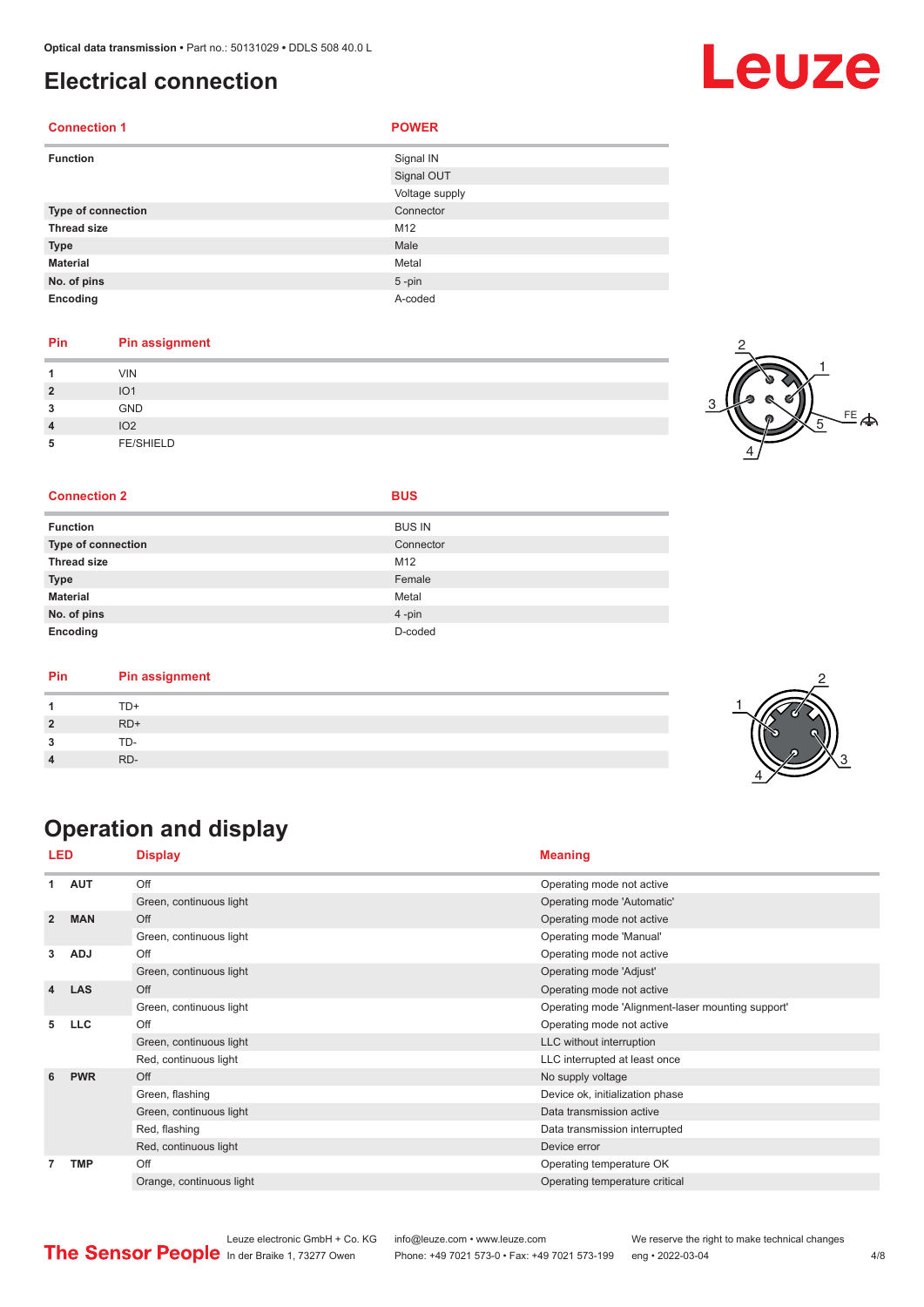### <span id="page-4-0"></span>**Operation and display**



| LED             |                                 | <b>Display</b>              | <b>Meaning</b>                                                |
|-----------------|---------------------------------|-----------------------------|---------------------------------------------------------------|
|                 | <b>TMP</b>                      | Red, continuous light       | Operating temperature exceeded or not met                     |
| 8               | <b>LSR</b>                      | Off                         | With function reserve                                         |
|                 |                                 | Orange, continuous light    | Device OK, warning set                                        |
| 9               | <b>FRE</b>                      | Off                         | Transmission frequency F1 preselected                         |
|                 |                                 | Green, continuous light     | Transmission frequency F2 preselected (factory setting)       |
| 10 <sup>1</sup> | <b>OLK</b>                      | Off                         | Fault                                                         |
|                 |                                 | Green, continuous light     | No data transmission                                          |
|                 |                                 | Orange, continuous light    | Data transmission active                                      |
| 11              | <b>ERL</b>                      | Off                         | Link OK                                                       |
|                 |                                 | Orange, continuous light    | Missing link (Ethernet cable connection) on the second device |
|                 |                                 | Red, continuous light       | No cable-connected link to the connected device               |
| 12 <sup>2</sup> | <b>LINK</b>                     | Off                         | No cable-connected link to the connected device               |
|                 |                                 | Green, continuous light     | Link OK                                                       |
|                 |                                 | Orange, continuous light    | Data transmission active                                      |
| 13              | <b>SIGNAL</b><br><b>QUALITY</b> | 2 red, 2 orange and 4 green | Received signal level                                         |

#### **Suitable transmitters**

| Part no. | <b>Designation</b>     | <b>Article</b>               | <b>Description</b>                                                                                                                    |
|----------|------------------------|------------------------------|---------------------------------------------------------------------------------------------------------------------------------------|
| 50131029 | <b>DDLS 508 40.0 L</b> | Optical data<br>transmission | Special version: Integrated laser alignment aid<br>Working range: 100  40,000 mm<br>Interface: Ethernet<br>Connection: Connector, M12 |

### **Part number code**

Part designation: **DDLS 5XXX YYY.Z A B CC**

| <b>DDLS</b> | Optical transceiver for digital data transmission                                                                                                                                                                                                                         |
|-------------|---------------------------------------------------------------------------------------------------------------------------------------------------------------------------------------------------------------------------------------------------------------------------|
| 5XXX        | <b>Series</b><br>508i: without integrated web server for remote diagnostics<br>508i: with integrated web server for remote diagnostics<br>538: without integrated web server for remote diagnostics (EtherCAT)<br>548i: with integrated web server for remote diagnostics |
| <b>YYY</b>  | Range for data transmission in m                                                                                                                                                                                                                                          |
| z           | Frequency of the transmitter<br>0: Frequency F0<br>1: Frequency F1<br>2: Frequency F2<br>3: Frequency F3<br>4: Frequency F4                                                                                                                                               |
| A           | Option<br>L: integrated laser alignment aid (for transmitter/receiver)<br>$n/a$ : standard                                                                                                                                                                                |
| B           | <b>Special equipment</b><br>H: With heating<br>n/a: no special equipment                                                                                                                                                                                                  |
| CC          | <b>Special equipment</b><br>W: transmission optics with larger opening angle (on request)<br>n/a: no special equipment                                                                                                                                                    |
| <b>Note</b> |                                                                                                                                                                                                                                                                           |



 $\&$  A list with all available device types can be found on the Leuze website at www.leuze.com.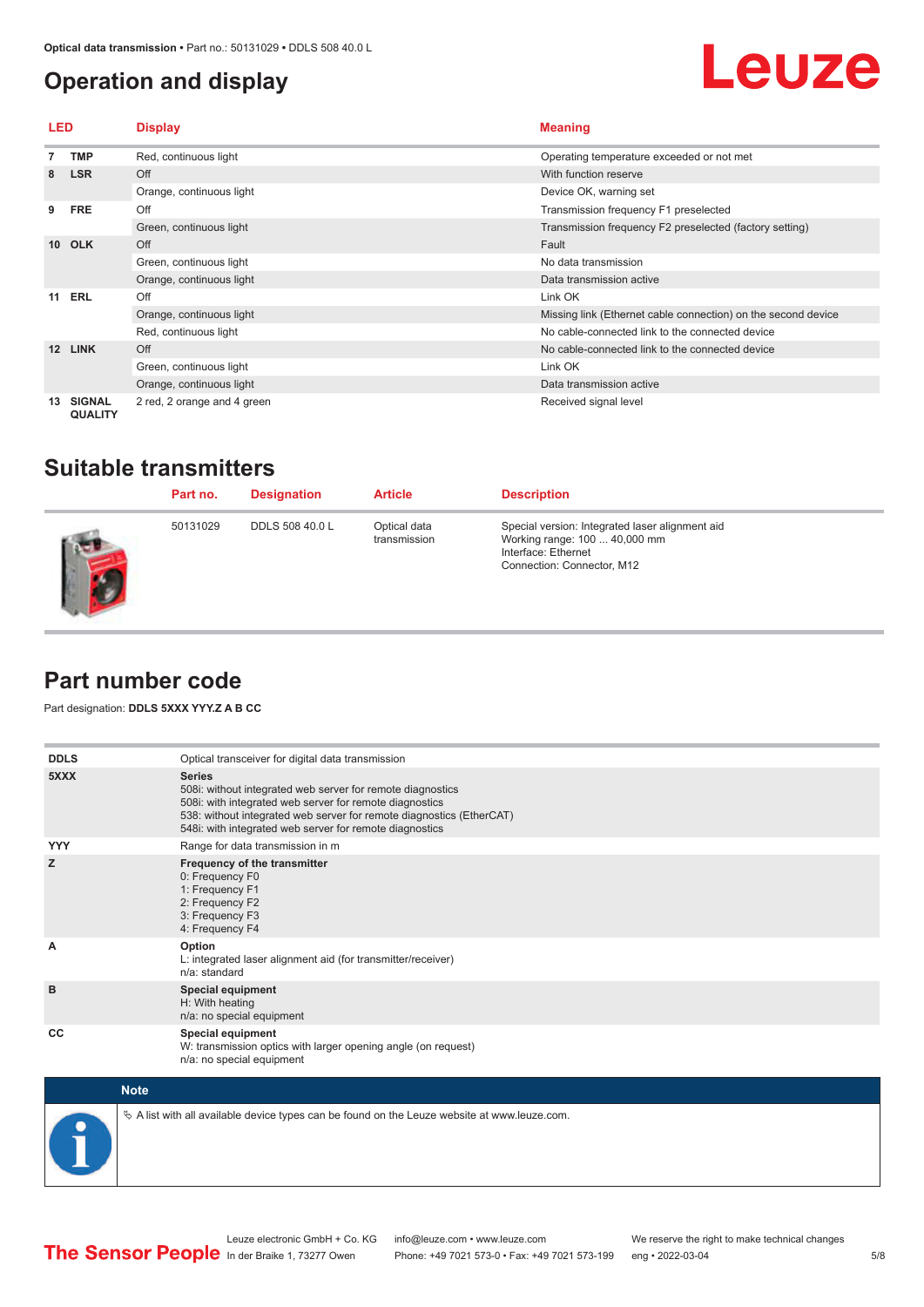#### **Notes**

## Leuze

#### **Observe intended use!**

**For UL applications:**

 $\%$  This product is not a safety sensor and is not intended as personnel protection.

 $\&$  The product may only be put into operation by competent persons.

 $\%$  Only use the product in accordance with its intended use.

| $\%$ For UL applications, use is only permitted in Class 2 circuits in accordance with the NEC (National Electric Code).                                                                                                                                    |
|-------------------------------------------------------------------------------------------------------------------------------------------------------------------------------------------------------------------------------------------------------------|
|                                                                                                                                                                                                                                                             |
|                                                                                                                                                                                                                                                             |
|                                                                                                                                                                                                                                                             |
|                                                                                                                                                                                                                                                             |
|                                                                                                                                                                                                                                                             |
| <b>ATTENTION! INVISIBLE LASER RADIATION - CLASS 1M LASER PRODUCT</b>                                                                                                                                                                                        |
| Do not expose users of telescopic optics!                                                                                                                                                                                                                   |
| The device satisfies the requirements of IEC 60825-1:2007 (EN 60825-1:2007) safety requlations for a product of laser class 1M as well as the<br>U.S. 21 CFR 1040.10 regulations with deviations corresponding to "Laser Notice No. 50" from June 24, 2007. |

#### ª **Do not expose users of telescopic optics!**

The device satisfies the requirements of IEC 60825-1:2007 (EN 60825-1:2007) safety regulations for a product of **laser class 1M** as well as the U.S. 21 CFR 1040.10 regulations with deviations corresponding to "Laser Notice No. 50" from June 24, 2007.

- $\%$  Looking into the beam path for extended periods using telescope optics may damage the eye's retina. Never look using telescope optics into the laser beam or in the direction of reflecting beams.
- ª CAUTION! The use of operating and adjusting devices other than those specified here or the carrying out of differing procedures may lead to dangerous exposure to radiation!

The use of optical instruments or devices (e.g., magnifying glasses, binoculars) in combination with the device increases the danger of eye damage.

- $\&$  Observe the applicable statutory and local laser protection regulations.
- $\%$  The device must not be tampered with and must not be changed in any way. There are no user-serviceable parts inside the device. Repairs must only be performed by Leuze electronic GmbH + Co. KG.

#### **ATTENTION! LASER RADIATION – CLASS 1 LASER PRODUCT (alignment laser)**

The device satisfies the requirements of IEC 60825-1:2007 (EN 60825-1:2007) safety regulations for a product of **laser class 1** as well as the U.S. 21 CFR 1040.10 regulations with deviations corresponding to "Laser Notice No. 50" from June 24, 2007.

- ª The device satisfies the requirements of IEC 60825-1:2007 (EN 60825-1:2007) safety regulations for a product of **laser class 1** as well as the U.S. 21 CFR 1040.10 regulations with deviations corresponding to "Laser Notice No. 50" from June 24, 2007.
- $\%$  Observe the applicable statutory and local laser protection regulations.
- $\ddot{\phi}$  The device must not be tampered with and must not be changed in any way. There are no user-serviceable parts inside the device. Repairs must only be performed by Leuze electronic GmbH + Co. KG.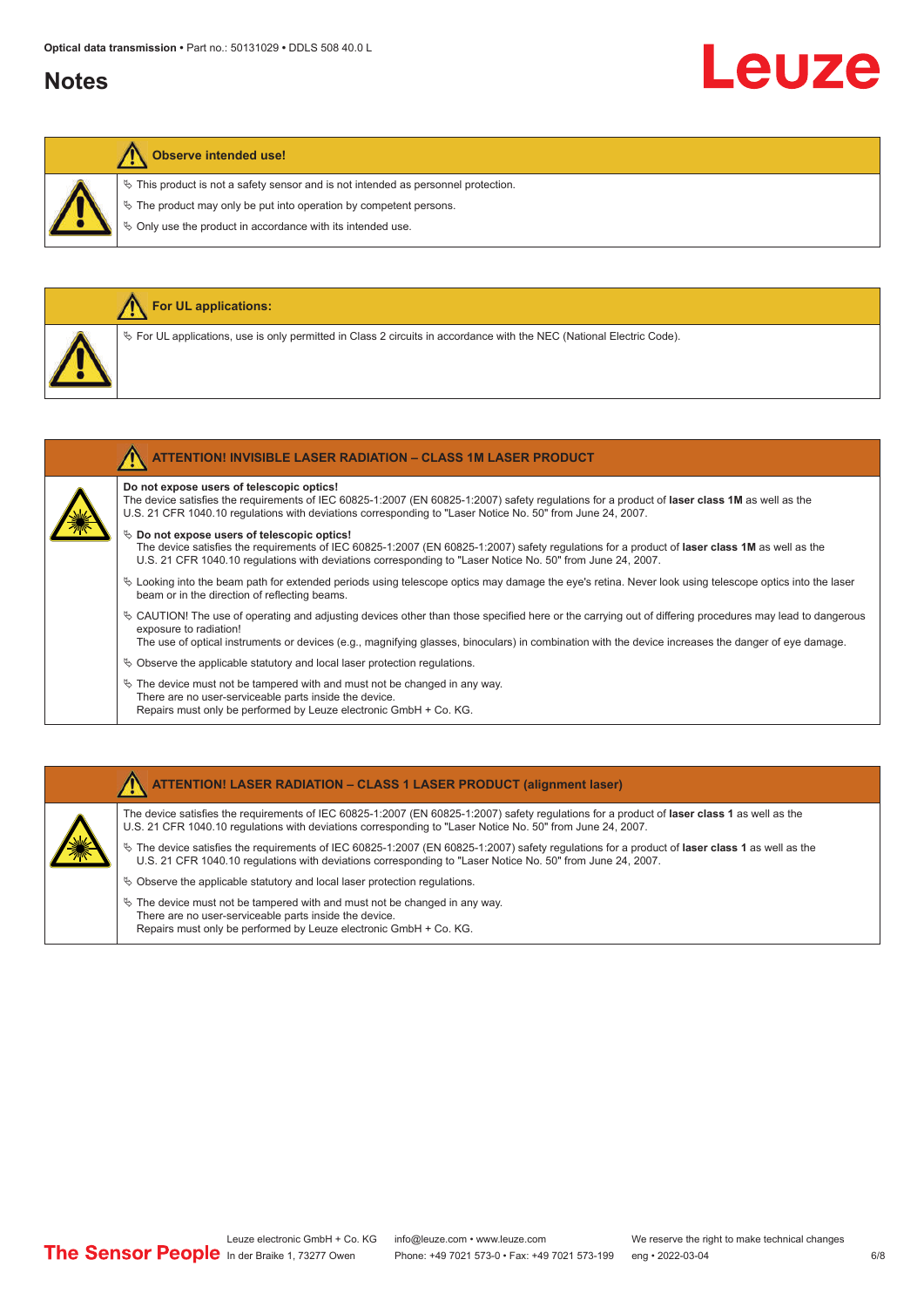#### **Accessories**

## Leuze

## Connection technology - Connection cables

|            | Part no. | <b>Designation</b>             | <b>Article</b>   | <b>Description</b>                                                                                                                                                                            |
|------------|----------|--------------------------------|------------------|-----------------------------------------------------------------------------------------------------------------------------------------------------------------------------------------------|
| <b>MIL</b> | 50132079 | KD U-M12-5A-V1-<br>050         | Connection cable | Connection 1: Connector, M12, Axial, Female, A-coded, 5-pin<br>Connection 2: Open end<br>Shielded: No<br>Cable length: 5,000 mm<br>Sheathing material: PVC                                    |
|            | 50135074 | <b>KS ET-M12-4A-P7-</b><br>050 | Connection cable | Suitable for interface: Ethernet<br>Connection 1: Connector, M12, Axial, Male, D-coded, 4-pin<br>Connection 2: Open end<br>Shielded: Yes<br>Cable length: 5,000 mm<br>Sheathing material: PUR |

## Connection technology - Interconnection cables

|             |   | Part no. | <b>Designation</b>                     | <b>Article</b>        | <b>Description</b>                                                                                                                                                                                                               |
|-------------|---|----------|----------------------------------------|-----------------------|----------------------------------------------------------------------------------------------------------------------------------------------------------------------------------------------------------------------------------|
|             |   | 50137078 | <b>KSS ET-M12-4A-</b><br>M12-4A-P7-050 | Interconnection cable | Suitable for interface: Ethernet<br>Connection 1: Connector, M12, Axial, Male, D-coded, 4-pin<br>Connection 2: Connector, M12, Axial, Male, D-coded, 4-pin<br>Shielded: Yes<br>Cable length: 5,000 mm<br>Sheathing material: PUR |
| C<br>œ<br>⋿ | Ö | 50135081 | <b>KSS ET-M12-4A-</b><br>RJ45-A-P7-050 | Interconnection cable | Suitable for interface: Ethernet<br>Connection 1: Connector, M12, Axial, Male, D-coded, 4-pin<br>Connection 2: RJ45<br>Shielded: Yes<br>Cable length: 5,000 mm<br>Sheathing material: PUR                                        |

### Connection technology - Connectors

| Part no. | <b>Designation</b> | <b>Article</b> | <b>Description</b>                                                                          |
|----------|--------------------|----------------|---------------------------------------------------------------------------------------------|
| 50020501 | KD 095-5A          | Connector      | Connection: Connector with screw terminals, M12, Axial, Female, A-coded, 5<br>-pin          |
| 50112155 | S-M12A-ET          | Connector      | Suitable for interface: Ethernet<br>Connection: Connector, M12, Axial, Male, D-coded, 4-pin |